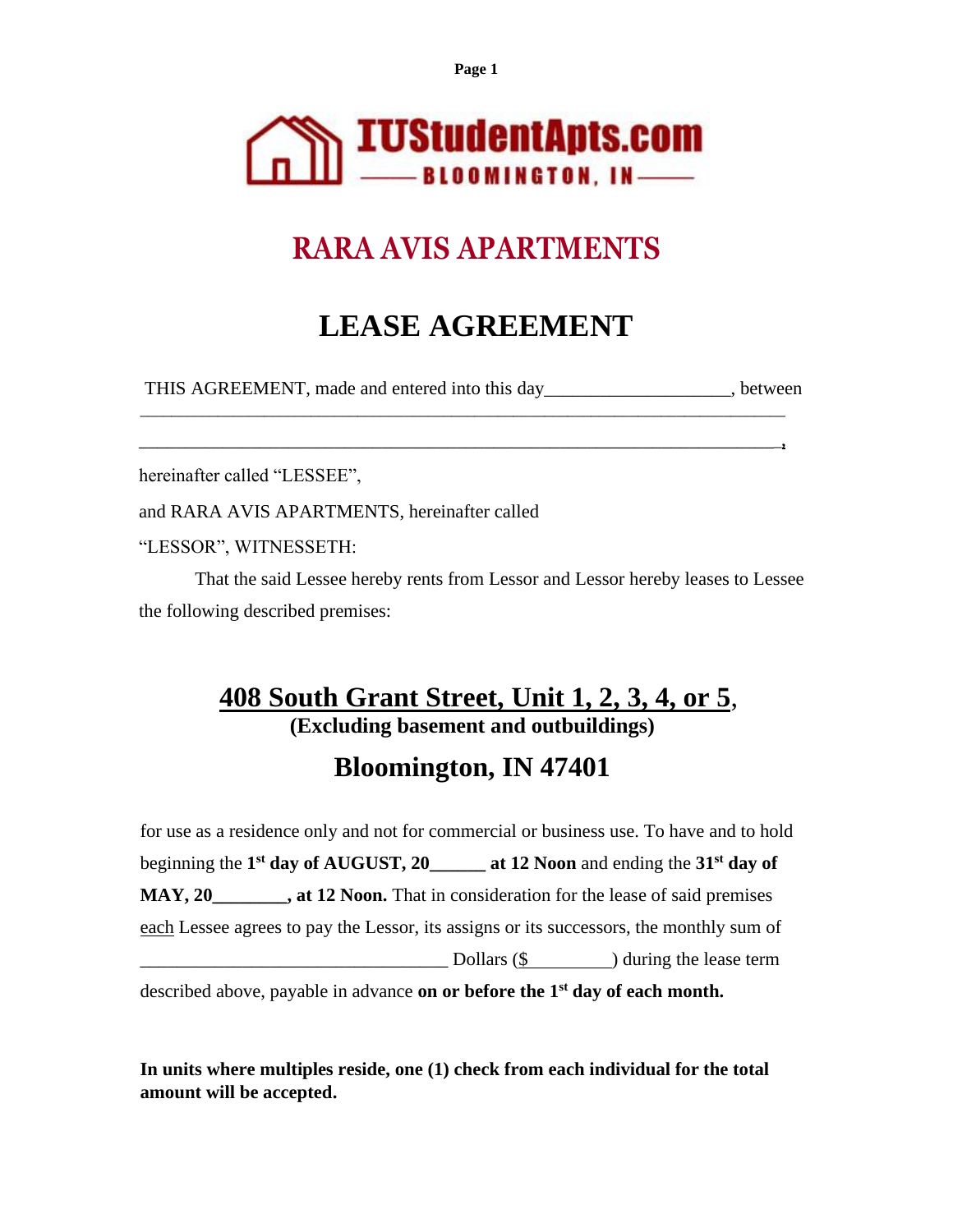**\*Payment of rent should be arranged through tenant's financial institution mailed via bank issued physical check by the 25th day of each month to be received by Rara Avis Apartments on or before the 1st day of each month.**

#### *All checks should be made payable to: Rara Avis Apartments*

## **Mailing address is: RARA AVIS APARTMENTS P.O. BOX 414 BLOOMINGTON, IN 47402**

It is agreed that the timing of such payments shall be the essence of this Agreement and should Lessee fail to pay any installment when due, there shall be added a **late fee** calculated at **\$5.00 for each day** payments are late. Should rent be late two (2) times during a lease term, total rent shall be increased by \$25/month beginning after second  $(2<sup>nd</sup>)$  late payment. The increased rate will remain in effect through the end of lease term. Further late payments may require lessee(s) to pay the balance of the contract upon demand by Lessor.

Upon failure of Lessee to pay said rent on or before the  $5<sup>th</sup>$  day of each month, the said Lessor has the right, at its option, to declare this Lease void, cancel the same, re-enter and take possession of the premises without notice to the Lessee, which action shall not preclude any other action by law and Lessee shall pay all reasonable attorney fees for such action.

#### **For any check returned to RARA AVIS APARTMENTS for "non-sufficient funds", a Twenty-five Dollar (\$25.00) NSF fee will be assessed and is due on demand, along with the rent payment and all applicable late charges, in cash.**

If leased as a group, and one tenant's check is returned to us for NSF (non-sufficient funds), you will be requested to submit one check from a single resident for the entire amount of rent. If that one check is returned for NSF, from that point on until the lease term ends, payment must be made in the form of a Bank Money Order only. If leased as individual bedrooms, and a check is returned to us for NSF, payment must be made in the form of a Bank Money Order only.

FAILURE TO PAY YOUR RENT IN A TIMELY MANNER AND WITH A GOOD CHECK MAY SUBJECT YOU TO EVICTION. (SEE: "Student Tenant Handbook" at I.U. Student Legal Services).

No rent payments can be deducted from the security deposit; therefore, all rents must be paid before any security deposits can be refunded.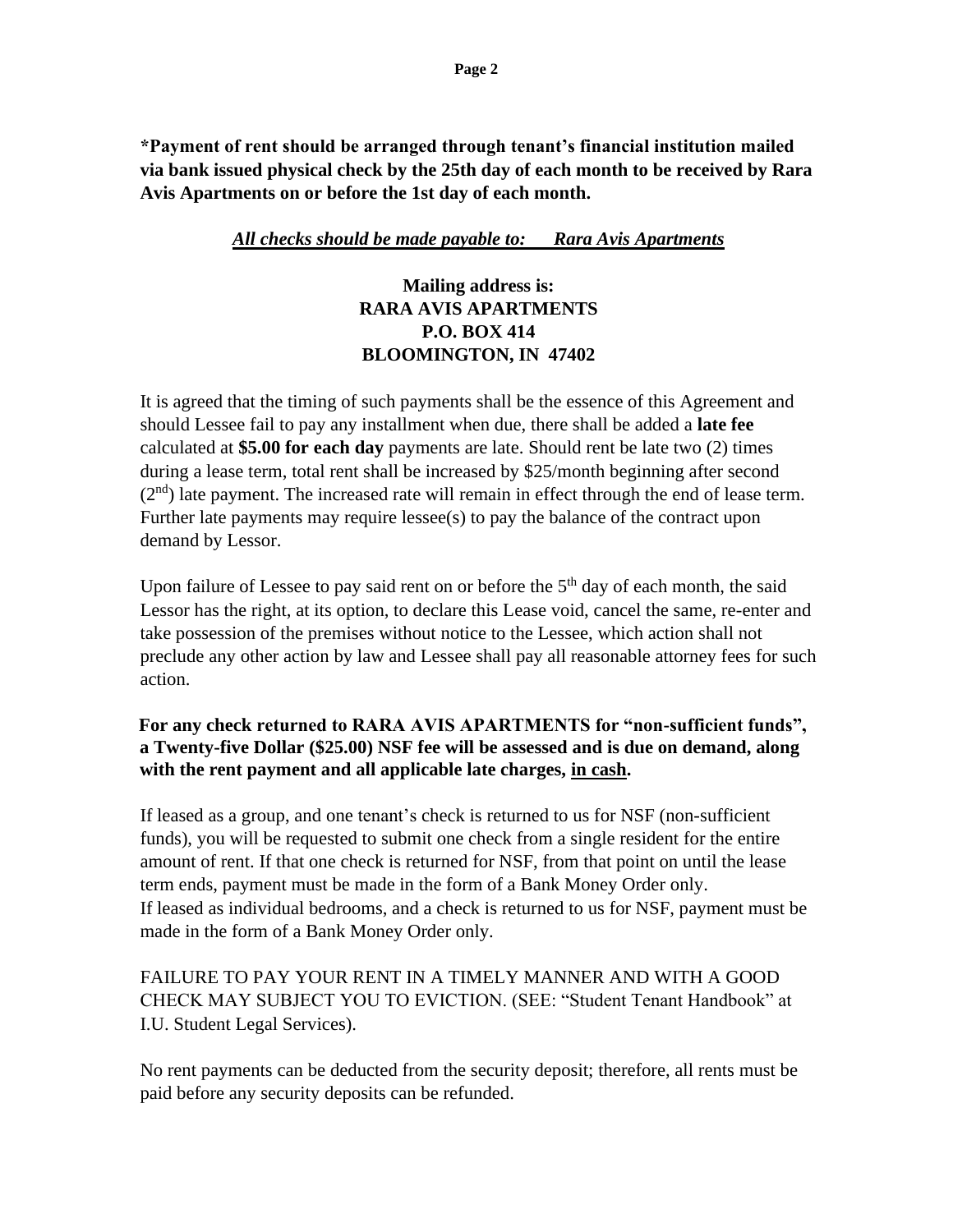### IT IS FURTHER MUTUALLY AGREED AS FOLLOWS:

**1. SECURITY, DAMAGE, AND CLEANING DEPOSIT:** Each Lessee, upon renting the premises, shall deposit the sum of \_\_\_\_\_\_\_\_\_\_\_\_\_\_\_\_\_\_\_\_\_\_\_\_\_\_\_\_\_ Dollars (\$\_\_\_\_\_\_\_\_\_\_\_) with the Lessor; said deposit to be held as security for any damage above the ordinary wear and tear as herein provided, for the loss of door keys for which the Lessor shall be reimbursed in an amount not less than Five Dollars (\$5.00) nor more than Twenty-Five Dollars (\$25.00) each (depends on source of keys), and to be applied to any rent not paid at the time of the vacation of the premises. Security deposit refunds and written detail of charges to the deposits will be mailed within forty-five (45) days of final checkout, providing that all monies owed have been paid in full, all keys returned, apartments are clean and have been jointly inspected by tenant and RARA AVIS APARTMENTS. We may deduct from the security deposit the following charges:

(a) Any payments or parts thereof required by the terms of this lease which are not paid when due;

(b) Unpaid late charges or service charges as provided for in this lease;

(c) Any attorney's fees and court costs we incur by a breach of any provision or provisions of this lease by you;

(d) The cost of any repairs, replacements, redecorating, and/or refurnishing of the premises, or any fixtures, systems, or appliances caused by other than normal wear and tear. Lessee shall repair or have repaired at Lessee's own expense, with the consent of the Lessor, any damage to said premises caused by said Lessee or by persons who are in said premises by the invitation or consent of said Lessee, said repairs subject to final inspection and approval by Lessor.

(e) Lessee(s) agree to be financially responsible for any damage which by reasonable standards would render the property unpresentable for leasing and/or selling, or would necessitate immediate repairs to halt further deterioration of the property. In such cases, charges may be deducted from the deposit at the time of repair and Lessee(s) shall have thirty (30) days to replenish the security deposit to its full amount. In extreme cases, additional deposits may be required.

(f) Cleaning expense and associated costs, should Lessee fail to return the premises and fixtures therein to Lessor in as clean a condition as when Lessee took possession. In dwellings with multiple tenants, shared common area cleaning, repair and replacements will be divided equally among the residents.

(g) Lessee(s) will complete and sign Move-In and Move-Out Inspection reports.

(h) Lessee(s) will be provided with a checklist of cleaning items and costs prior to move-out.

**(i) Lessee(s) acknowledges that cleaning and repair costs will be deducted from deposit upon move-out, using the above mentioned checklist.**

Lessee Initials: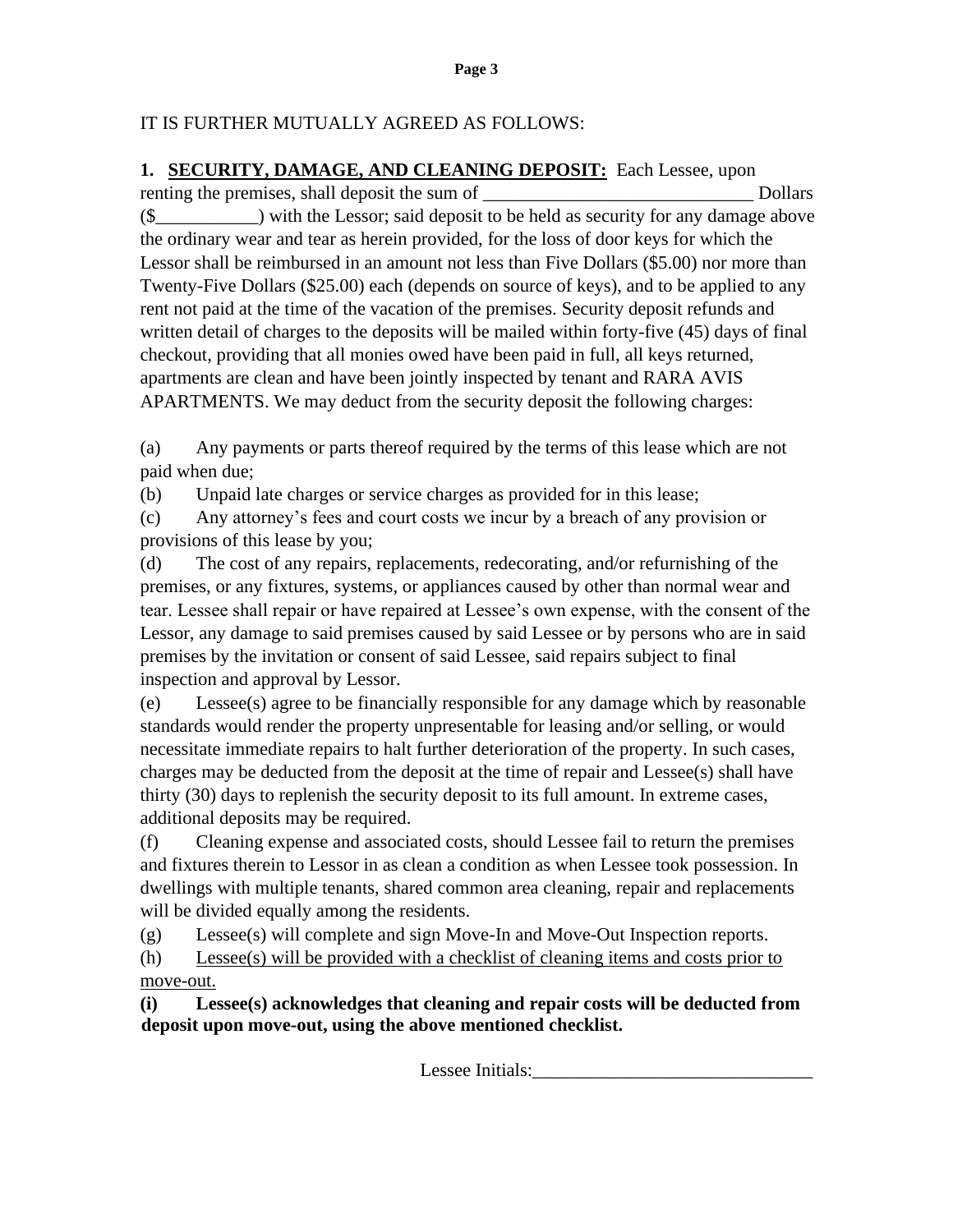**2.** UTILITIES**:** All utilities shall be the responsibility of Lessee(s). Lessee(s) agree to maintain a temperature sufficient to prevent water pipes from freezing and bursting. Damage resulting from frozen water pipes shall be remedied by professionals and related costs paid by lessee(s). Tenants will comply with requests to assist us in preventing unfortunate scenarios, such as frozen water pipes. Special instructions such as leaving sink cabinet doors open in kitchens and bathrooms during extreme cold weather will be emailed or texted to tenants. *Tenants are expected to respond to any special instructions.*

Lessee also understands that under no circumstances will electric induction or radiant heaters be permitted. Tenants shall install **no** major appliances such as washers, dryers, dishwashers, space heaters, or **mini dorm refrigerators**. Waterbeds and hanging chairs are also prohibited. When using power strips and/or surge protectors, make certain they are not overloaded or blocked/covered by items of clothing, papers, etc.

Lessee Initials:

**3.** Mattresses and futons on floors must have a protective base between mattress and floor (wooden frame and/or heavy plastic liner) in order to prevent moisture build-up under mattress resulting in damage to carpeting and/or hardwood floors. Any potted plants on floors must have protective trays placed underneath. Check regularly to make certain water is not seeping out and damaging wood floors.

**4.** Lessee agrees to not sublet said premises, or any part thereof, without written consent of said Lessor, and will deliver said premises at the expiration of this Lease Agreement in as good order and repair as when first received, natural wear and tear and accident by act of Providence excepted.

Lessee Initials:

**5.** Lessee(s) hereby releases and agrees to hold said Lessor harmless from any and all damages to both persons and property during the term of this Lease. Lessor will not provide any insurance protection for Lessee's personal possessions. Therefore, the Lessor requires Lessee(s) obtain Renter's insurance. By signing this Lease Agreement, Lessee(s) indicates and agrees that *each Lessee will secure liability insurance in the amount of \$500,000.00 . Each policy shall name Keith and Mary Alice Hoover, dba Rara Avis Apartments, P.O. Box 414 Bloomington, IN 47402 as "Additional Insured" or "Additional Interest" ( Landlord) for the duration of the lease term.* Lessee agrees to provide a copy of the current Renter's Insurance policy OR Certificate of Liability to Lessor no less than 14 days to lease commencing.

Lessee Initials: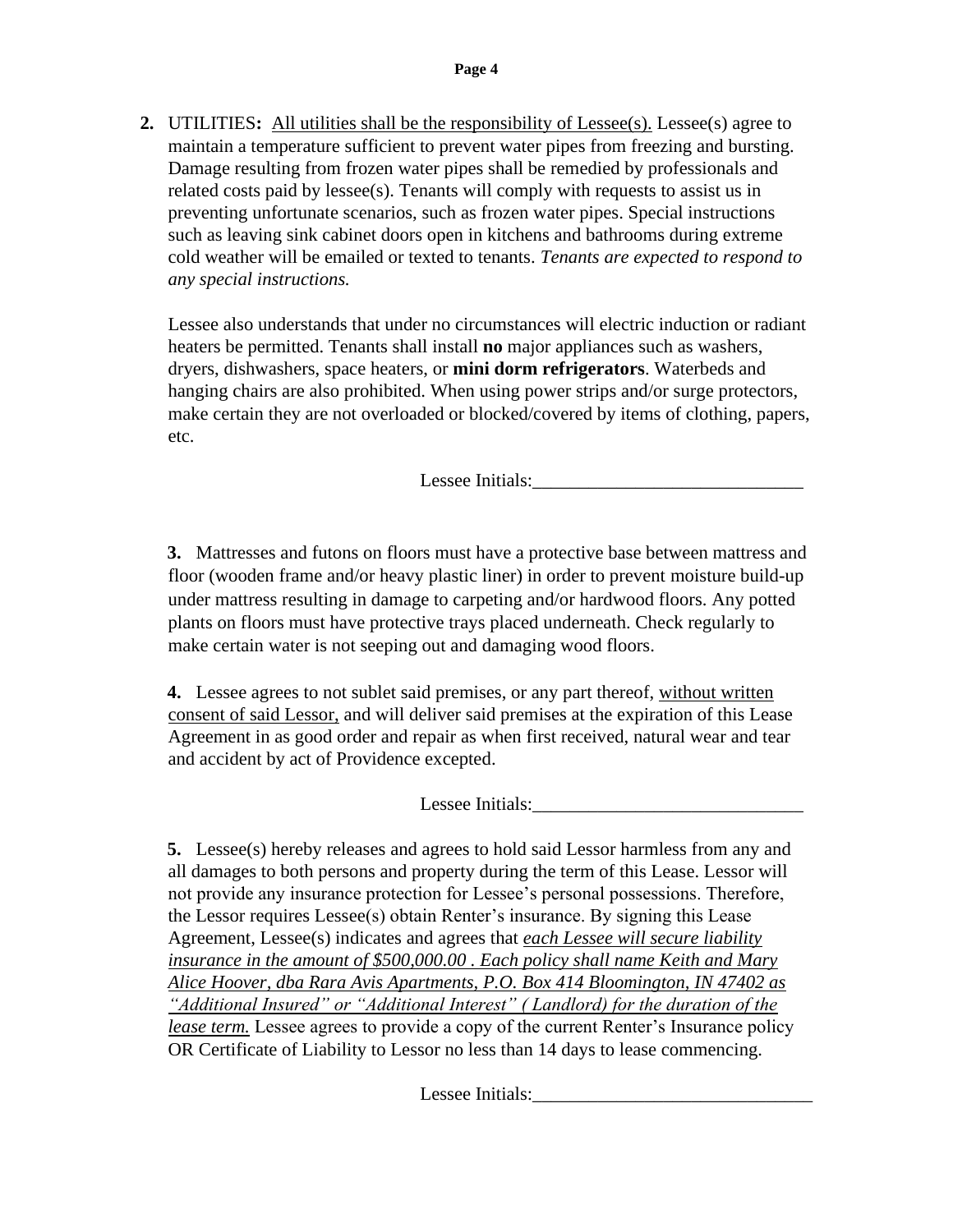**6.** Lessee agrees to observe and abide by all rules and regulations which are hereinafter made a part of this Lease and observe all reasonable rules and regulations which may be promulgated in the future, in writing, by the Lessor.

(a) The sidewalks, entry passages, halls, public corridors, and stairways shall not be obstructed by tenants, or used by them for any other purpose other than those of ingress (entering) or egress (exiting).

(b) No tenants or their guests shall cause excessive noises or disturbances at any time, and no loud radio, recordings, or television as to disturb other tenants.

(c) Halogen Lamps are prohibited in all apartment units.

(d) No additional locks shall be put upon any door without the consent of the Lessor, and any additional locks placed on any door are to remain for the benefit of the Lessor.

(e) Tenants shall make no changes of any nature in the premises, including redecoration, painting, and/or removal of furniture. No removal of drapes from windows without Landlord consent. Command strips or self-stick items are prohibited from all ceilings. No items/objects shall be hung from ceilings whatsoever, including brackets, hooks, nails, screws, etc. Should tenants ignore this clause, tenants agree to pay all costs incurred with repairs. The Lessor shall have the right to enter the premises at reasonable hours, with notice, to examine the same, make repairs, additions or alterations as may be deemed necessary for the safety, comfort, and preservation of said building. (f) Tenants shall do no act that would vitiate (spoil) or increase the first insurance of said premises, nor shall said premises be used for illegal purposes.

(g) Safe places during severe weather: Proceed to interior rooms on the lower level without windows, such as bathrooms.

(h) The Lessor reserves the right to make such other and reasonable rules and regulations as in its judgment may from time to time be needed for the safety, care, and cleanliness of the premises, and for the preservation of good order therein.

**7.** Lessee further agrees that **NO ANIMALS** shall be kept in or about the leased premises, even on a temporary basis. Violation of this article shall constitute a breach of the agreement by the Lessee and Lessor may take whatever action by law he may deem suitable. AT MINIMUM, RENTS WILL BE DOUBLED FOR EACH MONTH IN WHICH THIS ARTICLE IS VIOLATED.

Service animals require proof of certification of health, shots, free of fleas, etc. by veterinarian. Lessee will provide proof of physician's certification that a service animal is needed. Lessee agrees to have house/apartment unit professionally cleaned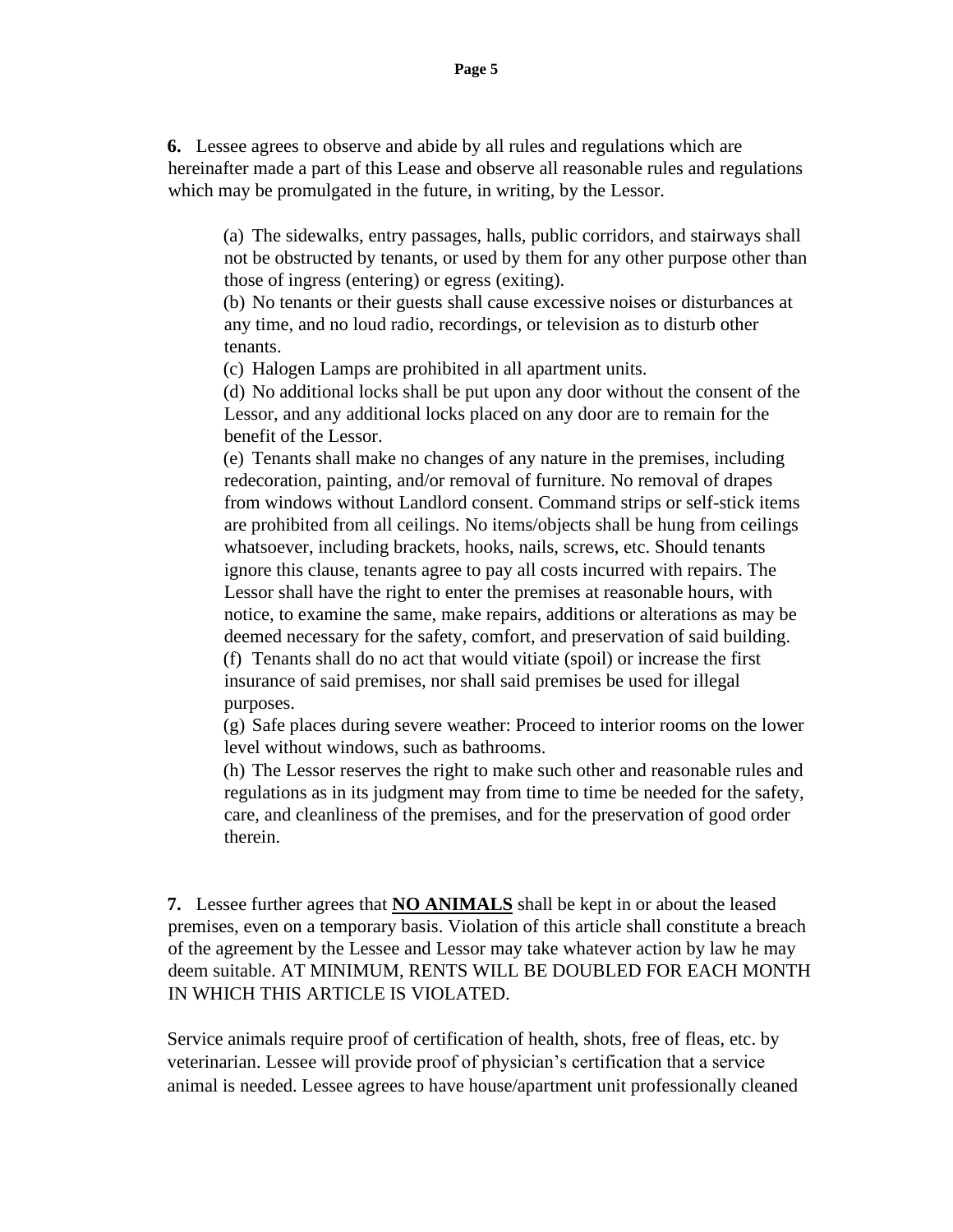upon move out and provide Lessor the paid receipt of cleaning. In addition, Lessee agrees to have professional service company provide allergen treatment and flea treatment to the house/apartment unit upon move out and provide paid receipt to Lessor. During move in/move out process, animal must be secured. **Service Animal must be crated at all times tenant is absent from the unit.** 

Lessee Initials:

**8**. Monthly pest control services are contracted and provided on the first Thursday of each month. Monthly application sites within the premises rotate. Tenants should be awake and dressed, and cooperative with pest control technician during rounds. Be aware that smoke detectors may also be checked during these rounds as required by our insurance provider. **Service Animals must be crated during monthly pest control rounds.**

Lessee Initials:

**9**. It is hereby expressly agreed between Lessee and Lessor that lessee shall not allow additional occupants to reside in the leased premises without receiving the prior written consent of Lessor to said specific person residing in the leased premises. Should Lessor grant permission for additional occupancy, Lessor reserves the right to adjust the rent as Lessor deems appropriate for the leased unit. Occupancy (for the entire house) shall be restricted to **5\_** person(s) excepting tenant's occasional overnight or weekend guests.

Lessee Initials: \_\_\_\_\_\_\_\_\_\_\_\_\_\_\_\_\_\_\_\_\_\_\_\_\_\_\_\_\_\_\_\_\_\_

Each person signing this Lease as Lessee agrees to be jointly and severally liable to the Lessor for any breach of this Lease, which means that each Lessee who signs this Agreement may be held individually responsible for the entire amount due under this Lease, any breach of this Lease, and for the acts and omissions of the other Lessee signing this Lease.

In the event that the Lessee fails to and refuses to abide by the terms, conditions, rules and regulations of this Lease, the Lessor reserves the right to terminate this Lease and reenter into possession and take the same, without notice to the Lessee, which action shall not preclude any other action at law or equity.

Lessee shall pay all reasonable costs and attorneys' fees incurred by Lessor in the enforcement of the provisions of this Lease, upon the fault of any provision, term, condition, rule or regulation herein contained on the part of the Lessee, whether in litigation or otherwise, and Lessee further agrees that any sums of money due under this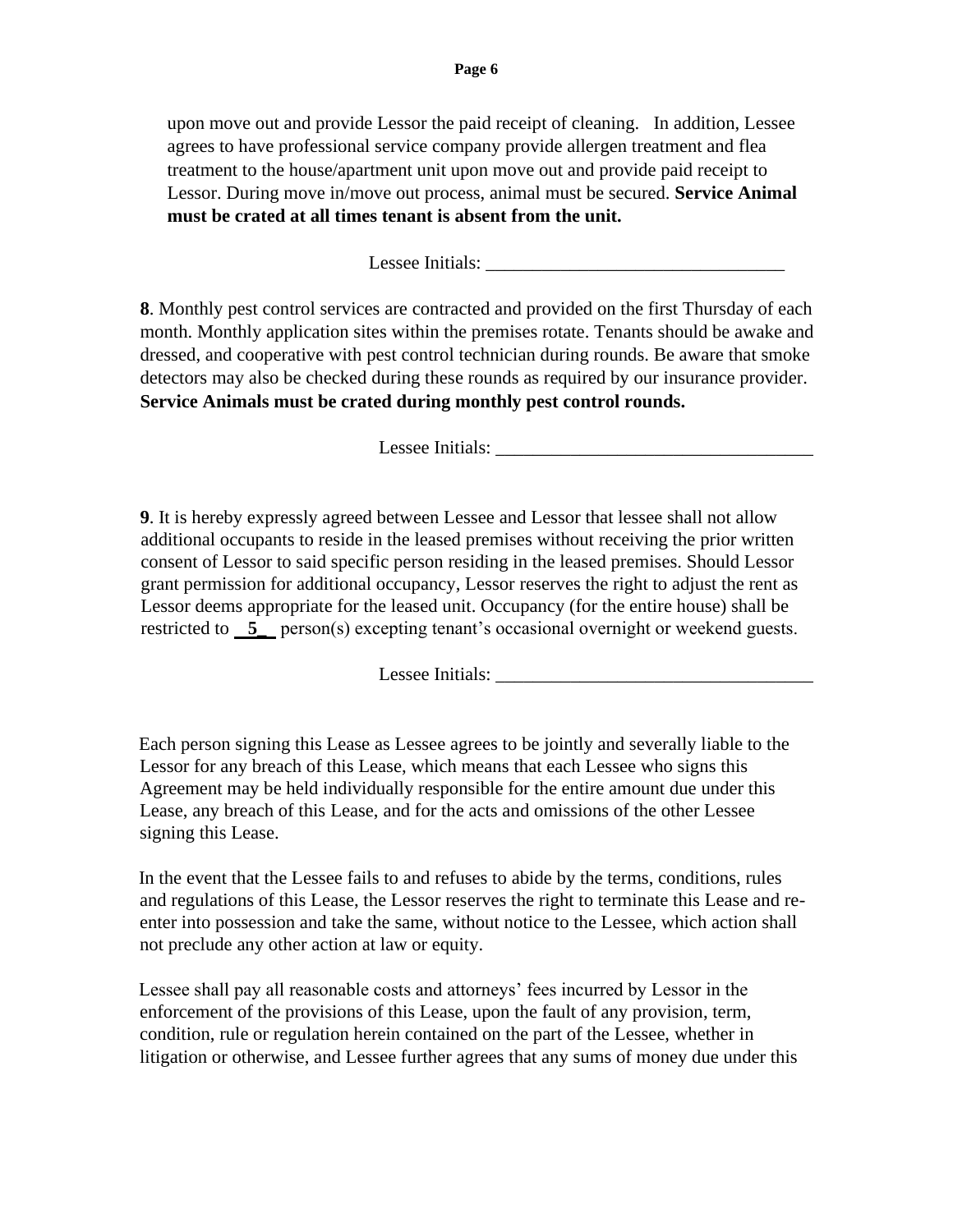Agreement and remaining unpaid for a period of ten (10) days shall bear interest thereon payable to the Lessor in the sum of eighteen percent (18%) per annum.

**10**. BICYCLES: No bicycles in apartments. They can be stored on porches. Tire marks and deep scrapes on walls as well as oil marks on flooring caused us to make this request. AUTOMOBILES: City Ordinance requires spaces for apartment house tenants only. All others will be towed at vehicle owner's expense.

Lessee Initials: \_\_\_\_\_\_\_\_\_\_\_\_\_\_\_\_\_\_\_\_\_\_\_\_\_\_\_\_\_\_\_\_\_\_

**11**. KITCHEN AND OTHER REFUSE must be placed in containers and at no time shall the same be placed in entryways or hallways. All garbage or refuse must be disposed of weekly.

The City of Bloomington provides free recycling and there is a recycling container with a *yellow* lid located at the rear of the house. It *must be taken curbside on Sunday evenings* for early Monday morning pick up. **Trash:** Please place trash in the provided "JB" container with the *red* lid located at the rear of the house near the alley. JB's trash service will pick up trash from that location only, on Thursdays. (*trash does not need to be placed curbside*)

*All trash in yard should be placed in trash containers so as not to impede lawn care service from completing maintenance, and to avoid citation and fines from the City of Bloomington.* 

Lessee Initials:

**12. Grills and Smoking:** NO SMOKING. Smoking is not permitted on the porch, or any area in close proximity to the house. Smoking is permitted 20 feet from the building, and ashes/butts put in a can (like a tin can, etc.) We remind you that this policy is documented on our website. The policy is applicable to friends and guests who visit. **GRILLS:** Grills must also be used 20 feet from the house, or structure, in the grass.

Lessee Initials: \_\_\_\_\_\_\_\_\_\_\_\_\_\_\_\_\_\_\_\_\_\_\_\_\_\_\_\_\_\_\_\_\_\_

**13**. If we are called to fix a problem, clear a toilet, or perform any other maintenance task which turns out to be an issue caused by a tenant(s), friend(s) or guest(s), there will be a Twenty-Five Dollar (\$25.00) minimum charge levied, (i.e., coins or other objects lodged in drains, or blockage in toilets or drains). Only toilet paper and that which the body naturally processes should be flushed – items such as paper towels and tampons should be discarded in trash cans. If professional plumbers are needed to restore fixtures to working order, tenant(s) shall be responsible for the costs.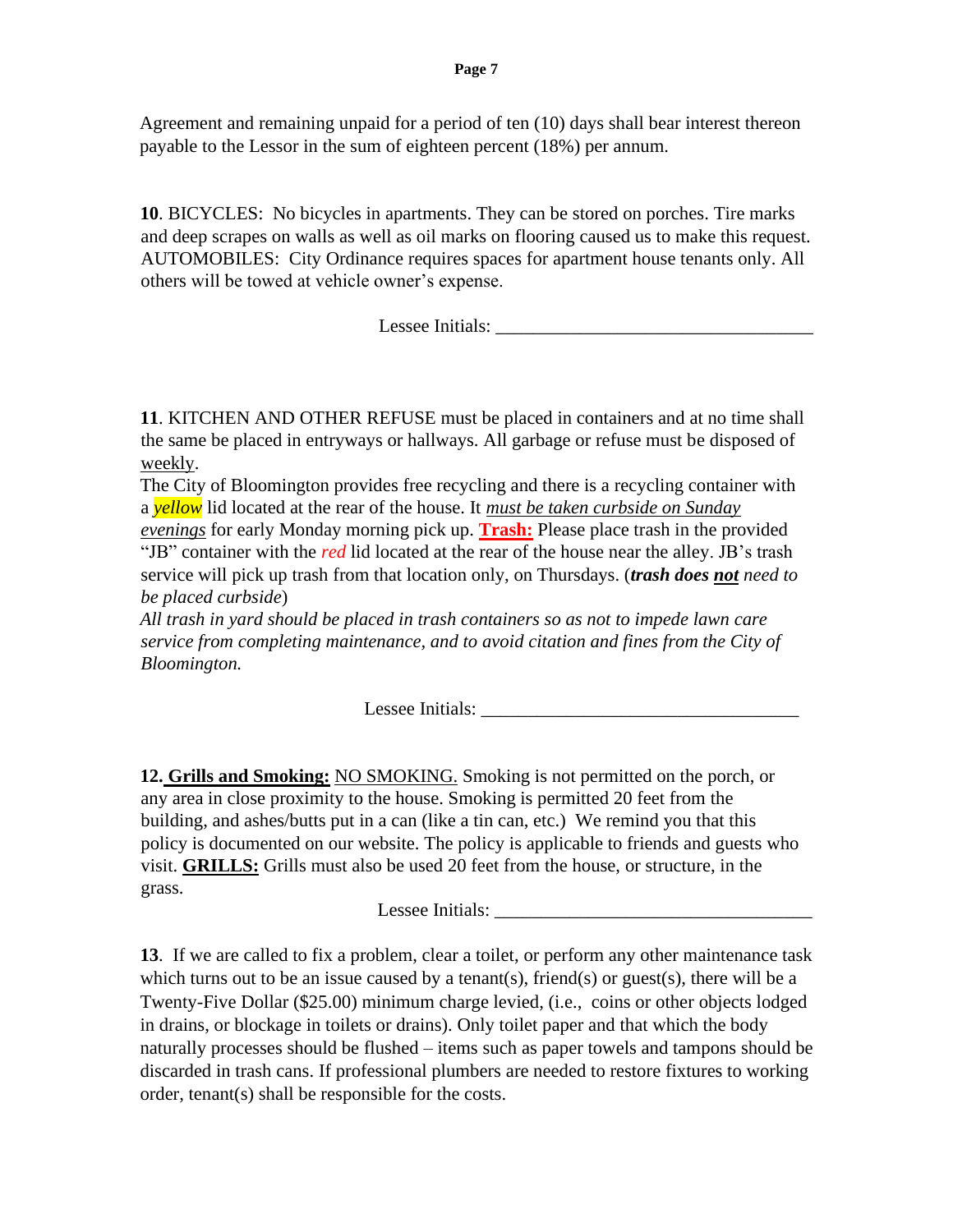Lessee Initials:

**14**. No articles shall be suspended outside of the building nor placed on the windowsills nor hung from porches. No furniture conducive to the harboring of fleas and other vermin shall be allowed outside or on the porch. No inflatable pools, plastic water slides, or other items permitted in the yard.

Lessee Initials:

**15**. In common shared facilities, the appliances shall be maintained and clean at all times. (i.e., shower walls, floor of bathtub, toilet, sink, all will be clean and maintained by users.) All properties are subject to landlord health and wellness inspections and/or requests for City compliance at any time, with notice.

Lessee Initials:

**16**. If you are locked out of your apartment/bedroom, there is a lockout charge of \$25.00, due at the time the door is unlocked for you.

Lessee Initials:

**17**. NO KEG PARTIES are allowed.

Lessee Initials: \_\_\_\_\_\_\_\_\_\_\_\_\_\_\_\_\_\_\_\_\_\_\_\_\_\_\_\_\_\_\_\_\_\_

**18**. Under no circumstances are flat panel TVs permitted to be mounted to walls without express WRITTEN permission from the landlord. IF permission is granted, then the mounting brackets must be professionally installed (installer approved by landlord) and any mounting hardware, brackets, threaded bolts, specialty screws, etc. will become part of the premises beyond the term of this lease.

Lessee Initials:

**19**. Joint Check-In inspections are conducted by tenants on lease only. Family and friends are welcome to enter *after* the inspection is complete AND all paperwork signed.

Lessee Initials: \_\_\_\_\_\_\_\_\_\_\_\_\_\_\_\_\_\_\_\_\_\_\_\_\_\_\_\_\_\_\_\_\_\_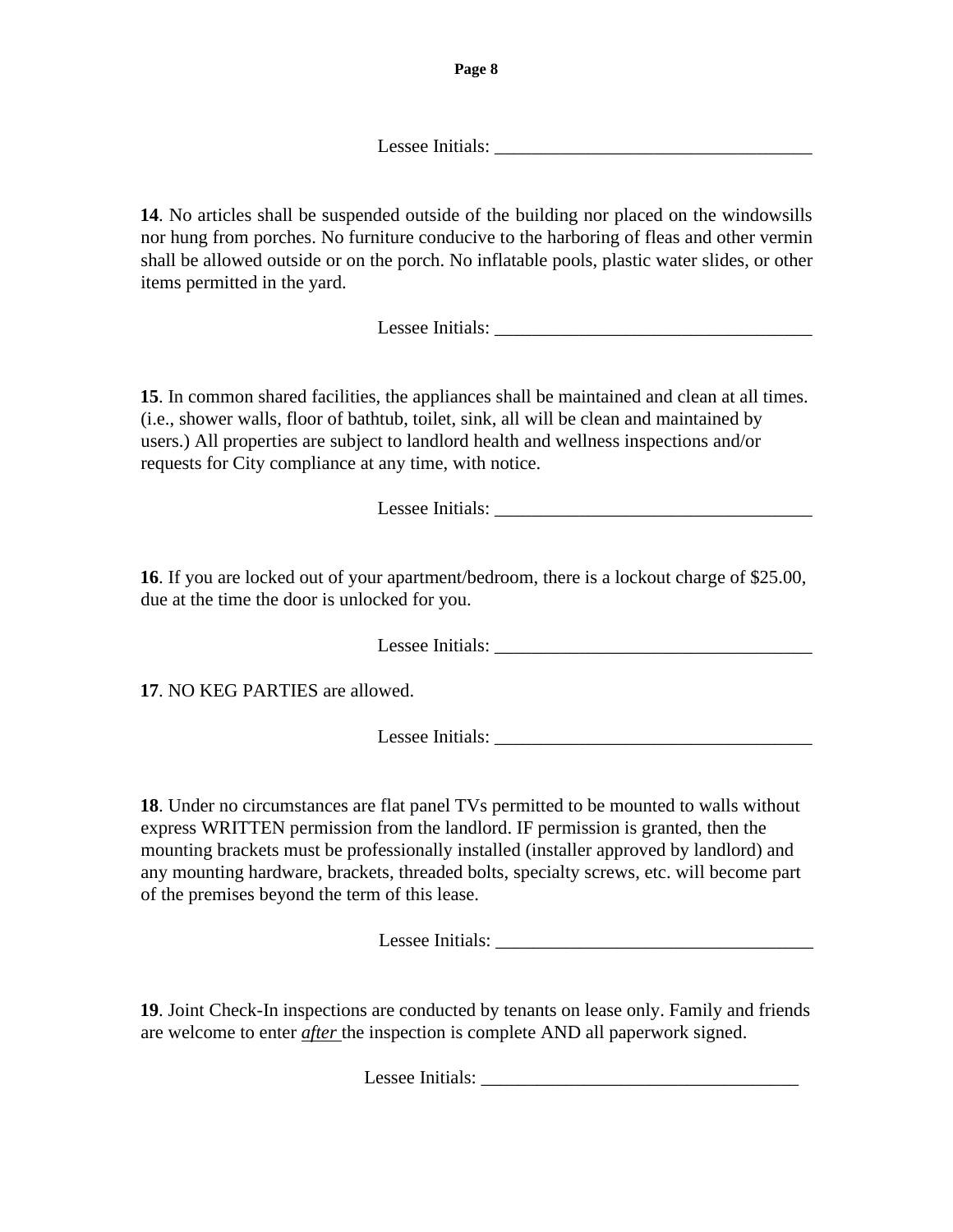**20**. If emergencies or problems arise, contact us immediately at **812-336-6898** and leave a detailed message if there is no answer. We will handle these concerns as quickly as we can and/or call reputable professionals if we deem it necessary.

**IN WITNESS WHEREOF, we have hereunto set our hands this day and year written above.** 

|                          | $\mathbf{X}$                                                               |
|--------------------------|----------------------------------------------------------------------------|
| <b>LESSOR</b>            | <b>LESSEE</b>                                                              |
| for Rara Avis Apartments |                                                                            |
|                          |                                                                            |
|                          | <b>LESSEE</b>                                                              |
|                          |                                                                            |
|                          | $\mathbf{X}$                                                               |
|                          | <b>LESSEE</b>                                                              |
|                          |                                                                            |
|                          | $\mathbf{X}$ and $\mathbf{X}$ and $\mathbf{X}$ are the set of $\mathbf{X}$ |
|                          | <b>LESSEE</b>                                                              |
|                          | DLN/SSN: - -                                                               |
|                          | $\mathbf X$                                                                |
|                          | <b>LESSEE</b>                                                              |
|                          |                                                                            |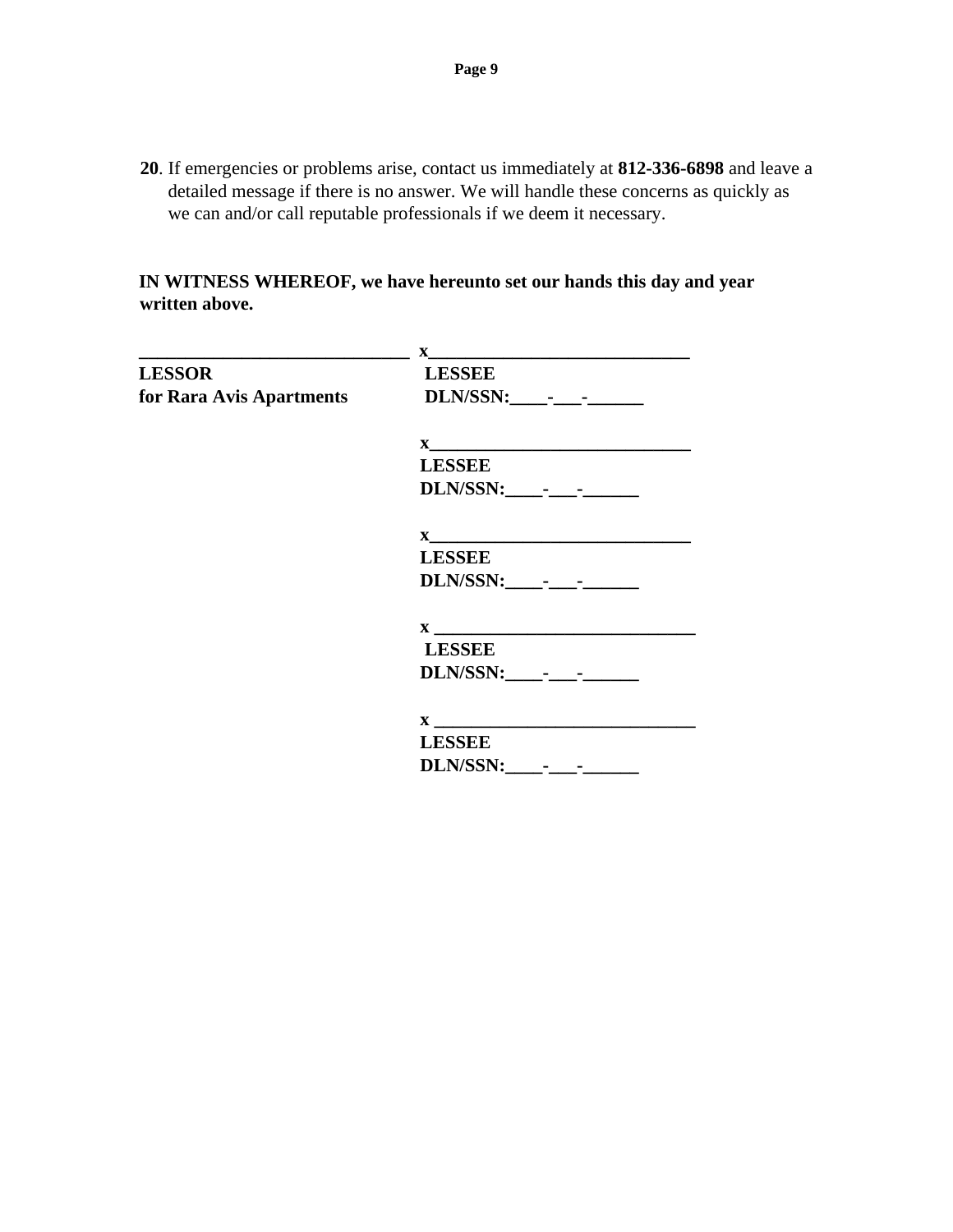#### Page 10

**Tenant contact info** 

| Tenant #1      |                         |      |
|----------------|-------------------------|------|
|                |                         |      |
|                |                         |      |
|                |                         |      |
|                |                         |      |
|                |                         |      |
| Tenant #2      |                         |      |
|                |                         |      |
|                |                         |      |
|                |                         |      |
|                |                         |      |
|                |                         |      |
| Tenant #3      |                         |      |
|                |                         |      |
|                | Phone Permanent Address |      |
| Parent(s) Name |                         | Name |
|                |                         |      |
|                |                         |      |